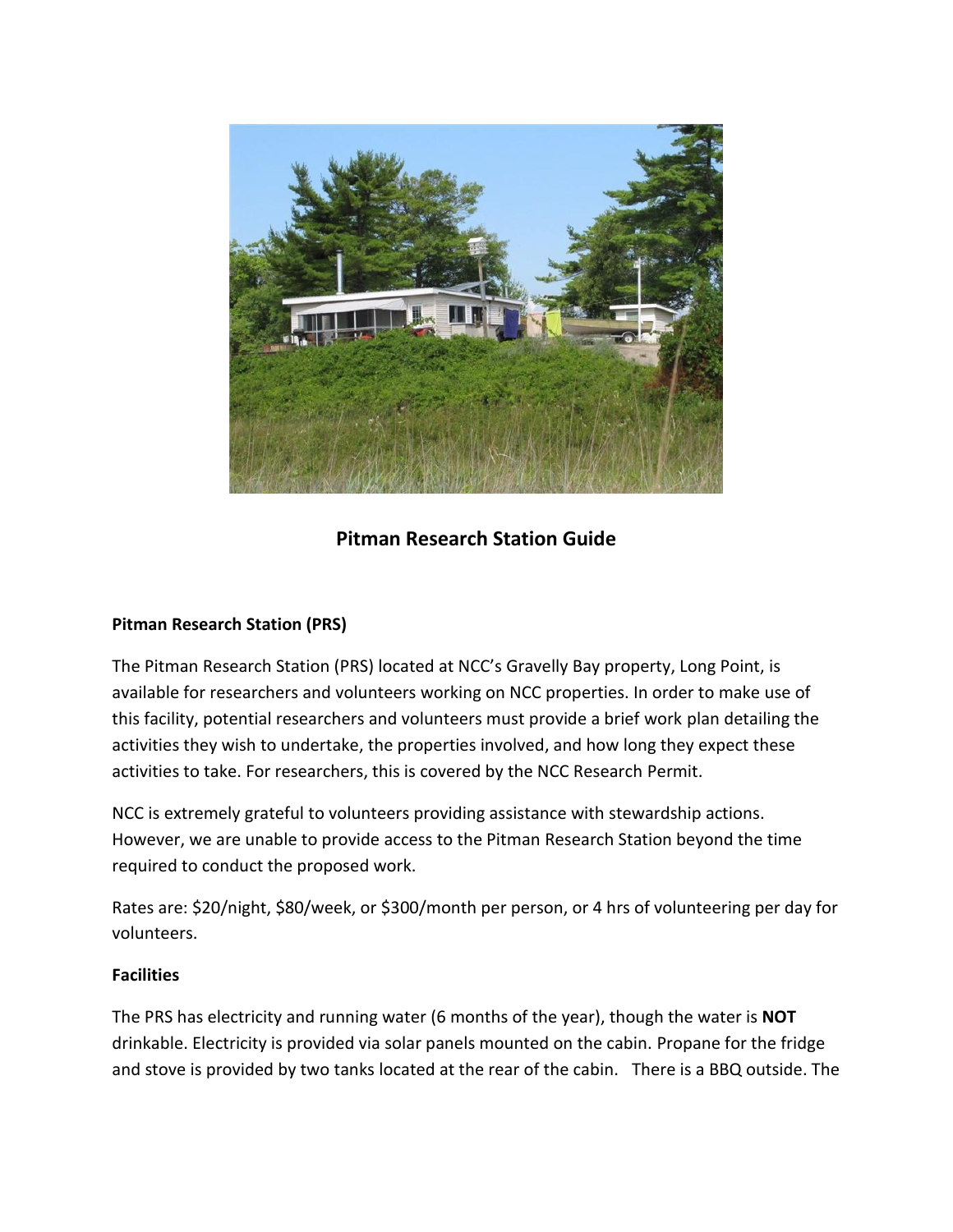indoor fireplace is functional with fire wood located in the main living area of the Cabin and underneath the cabin (accessed from outside).

Travel plans to PRS can be arranged with NCC staff. Visitors should be aware that travel is weather dependant. When planning trips visitors are encouraged to plan extra time into the trip in case of weather delays.

Emergency information for the cabin, including an [evacuation plan,](https://daisy.itncc.org/CollaborationSites/People/Health%20%20Safety/Emergency%20Evacuation%20Plan-Pitman%20Research%20Cabin.docx) is available on the bulletin board in the main room.

Visitors should be aware that cell phone signal is not reliable and should plan accordingly.

Visitors are encouraged to bring a communications device which does not rely on cell signal for emergencies, such as [SPOT device](https://www.findmespot.ca/en/) or satellite phone.

| <b>Kitchen</b>                | <b>Bedrooms</b>                  | Washroom                |
|-------------------------------|----------------------------------|-------------------------|
| 1 propane fridge with freezer | 1 room with double bed           | toilet, sink and shower |
| Propane oven with stovetop    | 1 room with 1 set single         |                         |
|                               | bunkbeds                         |                         |
| microwave                     |                                  |                         |
|                               | <b>Blankets and pillows</b>      |                         |
|                               |                                  |                         |
| Coffeemaker (french press)    | sheets/pillowcases are available |                         |
| kettle                        |                                  |                         |
| dishes, cutlery and misc.     |                                  |                         |
| cookware (pots, pans etc)     |                                  |                         |

#### **Operating utilities**

#### Electricity:

Electricity is provided via solar panels mounted on the roof of the PRS (batteries and inverter located under PRS). **Batteries and inverter located underneath the PRS should never be touched or altered from their current setup.** 

To turn on power to the PRS find the black control panel located to the left of the bathroom door. On the left of the panel there are two buttons labeled "On/Off" and "Inverting". Press the on button then press and hold the inverting button until the display screen illuminates, it will say "inverting." The PRS will now have power through out.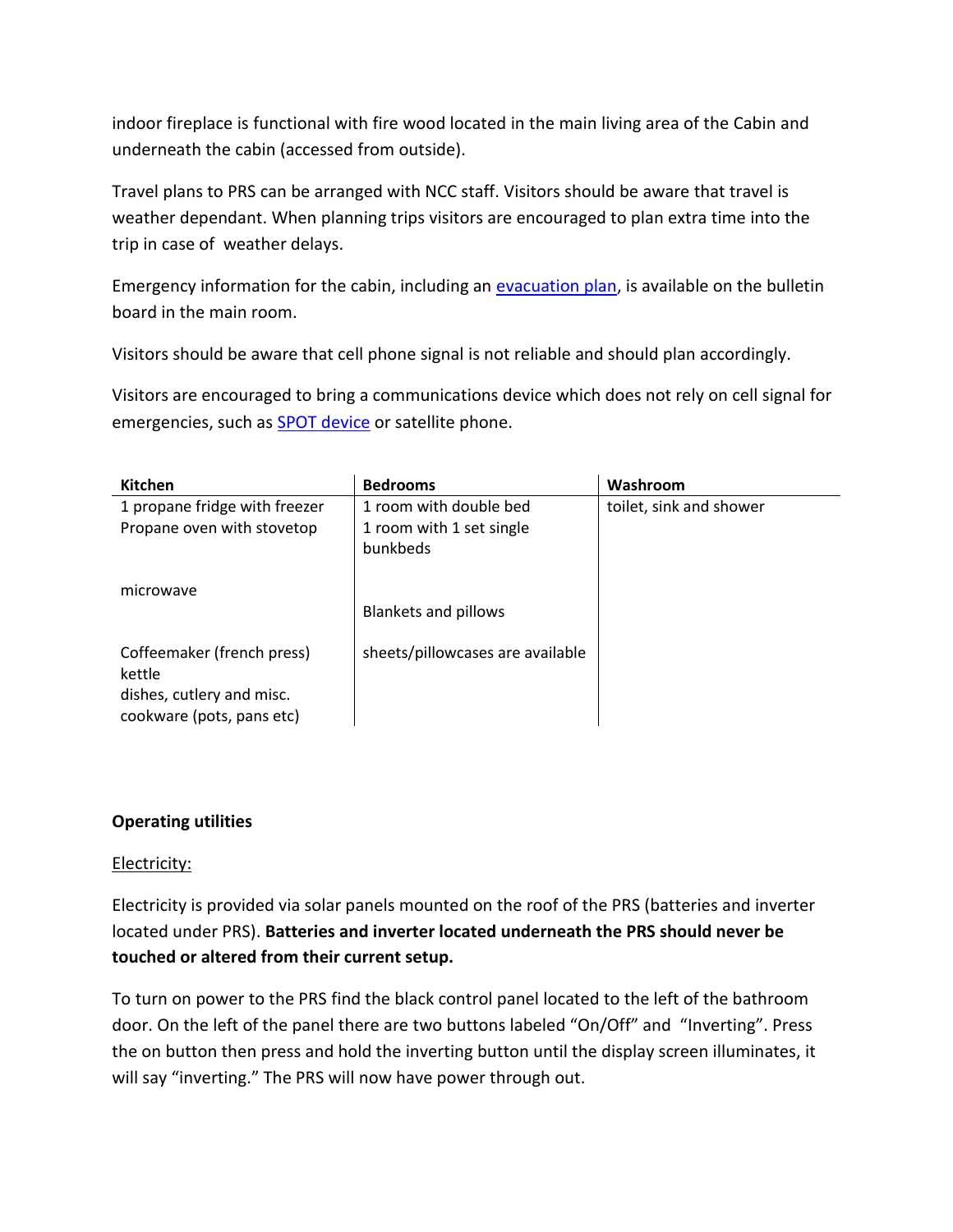\*Power is sufficient to operate lights and tools for extended periods of time in good weather; however, during periods of low light power should be used sparingly and appliances/light fixtures never left on through the night.

#### Propane:

Propane is supplied by two tanks located at the rear of the PRS. Please ensure that the valves located on each tank are turned on before operating any of the propane appliances.

#### Water:

Water is left on from 1 May – 15 Oct and shut off through the remaining months. Note that the water system will not operate without first turning on power to the PRS.

A propane water heater is provided at the PRS. Once both the electricity and propane are turned on (see above) the heater can be operated by the control panel located to the right of the bathroom door. To turn on the water heater hold the "On/Off" button on the control panel, the screen will illuminate indicating the set temperature. Temperature can be adjusted using the "up and down" arrows on the control panel.

Note: ideal shower temperature is 98C and dish washing temperature is 114C.

# **Operating appliances**

# Stove:

Once the propane is turned on (see above) the stove pilot may be lit. Ignitors can be found on top of the wood box right of the fridge. To lite the pilot; remove the burner guards and white stove top. Once removed use the stove controls to turn on the desired burner you wish to ignite. It may take time for the propane to move from the tank to the stove. With the propane on place the ignitor near the pilot and lite it. This will result in the burner turning on. Shut the burner off and turn it back on to ensure the pilot is properly lit. Repeat this process for each burner.

# Fridge:

Similar to the stove the fridge must also be lit once the propane is turned on. To lite the fridge, open the gray base plate under the fridge door. Inside you will see a small square hole (window), a button with a flame beside it (left most), a button with a lightning bolt symbol (center) and a dial to set the temperature (right most). First turn the temperature dial to the highest setting. Next depress the leftmost button all the way and hold the center button to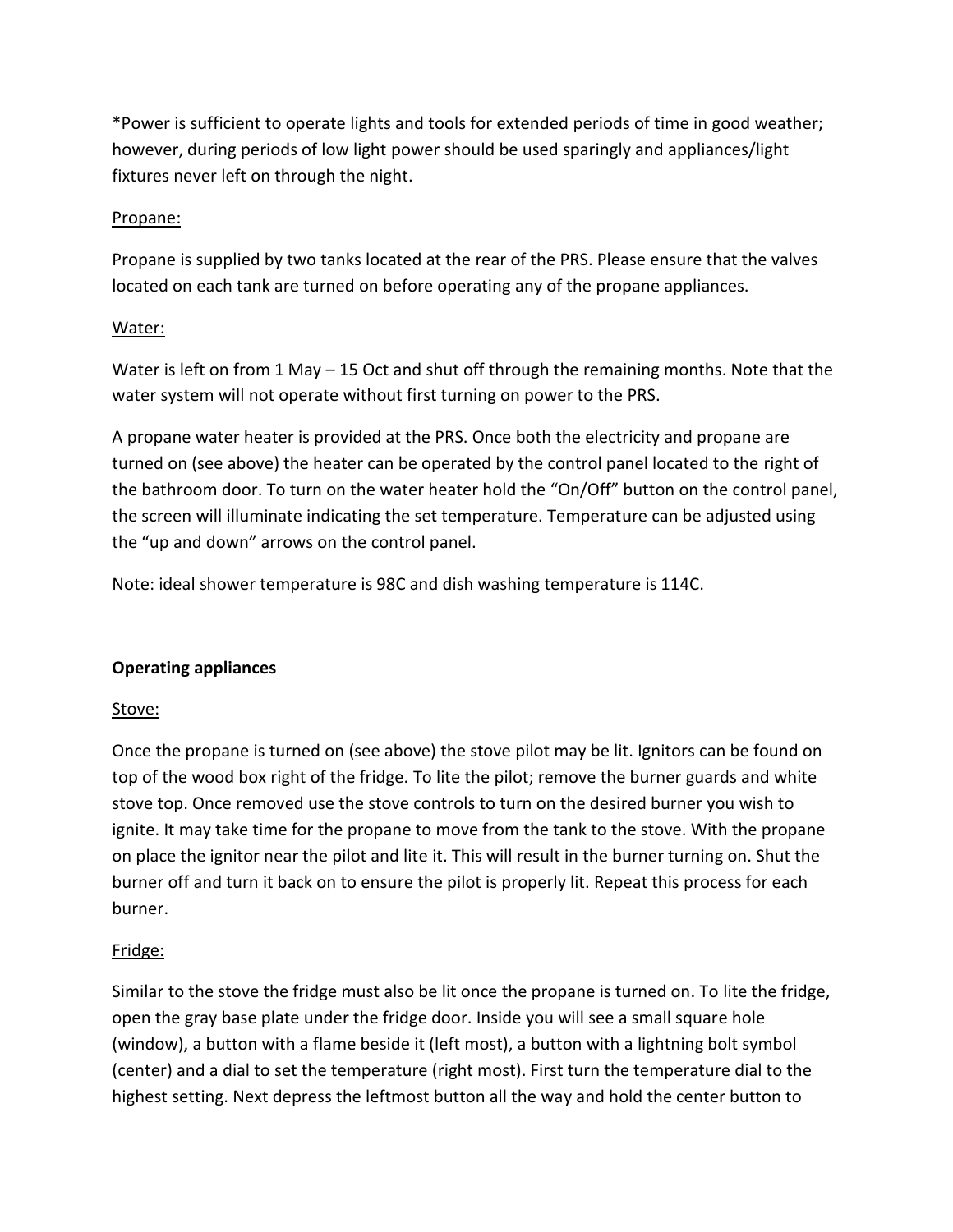ignite the fridge. With the leftmost button still depressed a flame should appear in the window hole. Keep the leftmost button depressed approximately 60sec and slowly release it making sure that the flame does not go out. If the flame remains visible the fridge is lit. Check the flame again in 30min to ensure it is still lit.

NB – Directions for igniting the fridge are located on the back of the gray base plate.

#### **House Rules**

#### Outside:

1. Camping is not allowed on the property.

2. Small fires are NOT allowed. Firewood should NOT be collected from the property.

# Inside:

3. Any breakages of cookware, utensils, plates, glasses, mugs etc are to be replaced by the tenant at the tenant's expense, unless the item can be shown to have been defective or unnecessary.

4. Stores of food left by NCC should not be used except in an emergency, and then should be replaced by the tenant at the tenant's expense.

5. The tap water is not guaranteed to be safe for drinking. Drinking water is stored in the kitchen pantry. Tenants should ensure that drinking water is brought with them and the supply at PRS is maintained.

6. All parts of the PRS used by the tenant should be kept clean. Upon departure, the tenant should conduct a thorough clean of all areas used, including the kitchen, bathrooms, living room and bedroom. Cleaning agents and utensils are provided.

7. No smoking inside or within 5 m of the PRS. Cigarette butts should be disposed of in the garbage.

8. Please recycle as much waste as possible. Empty food containers should be rinsed. Removal of waste by users is required so please plan for transport and storage of garbage and recycles.

9. Keep all food items in sealed containers at all times to discourage rodents and insects.